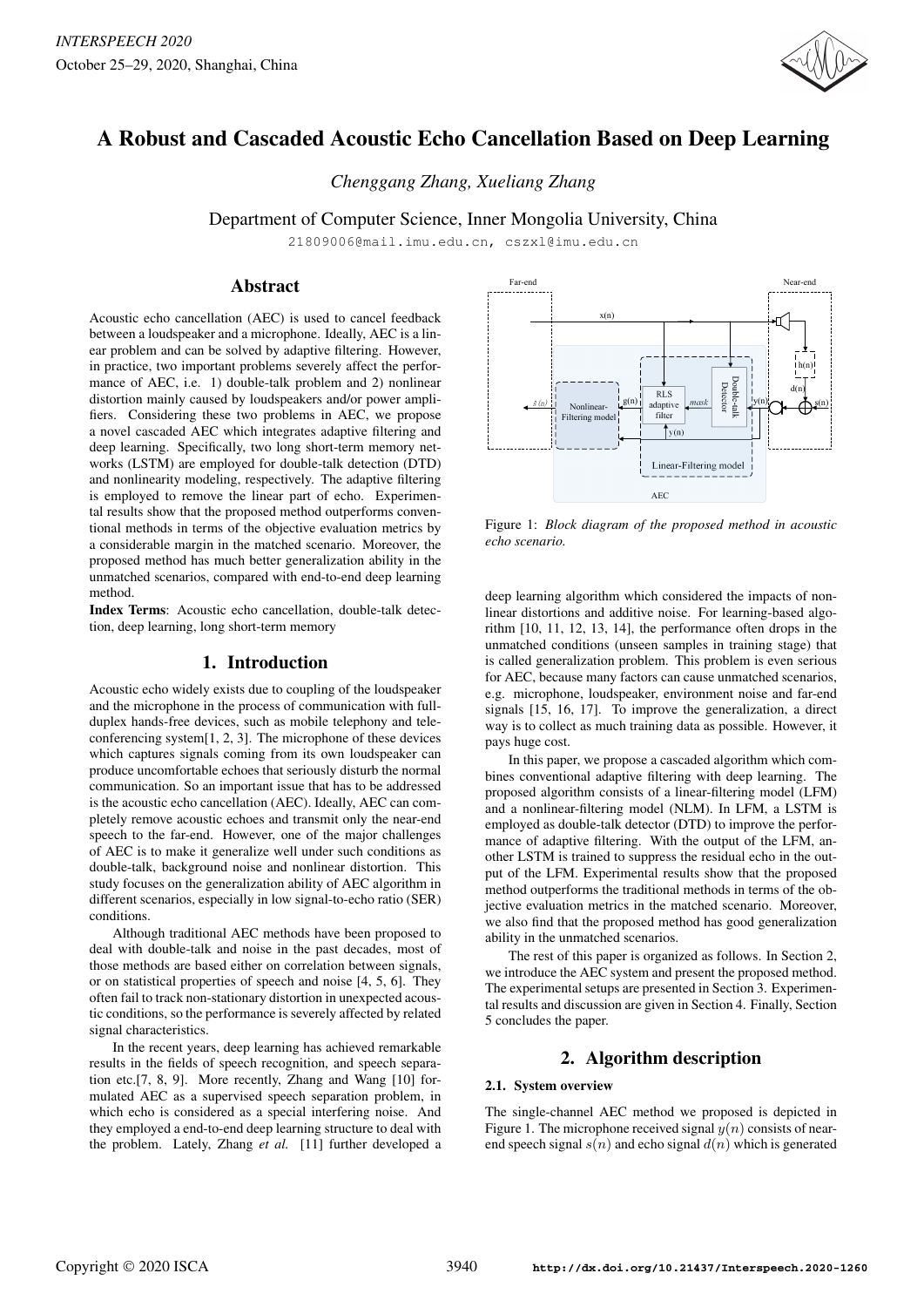

Figure 2: *Network architecture of LSTM for time-frequency mask estimation.*

by convolving a far-end signal  $x(n)$  with a room impulse response (RIR) [18]:

$$
d(n) = x(n) * h(n)
$$
 (1)

where  $*$  denotes the convolution operation, and  $h(n)$  is the transfer function of actual echo transmission path. So, the  $y(n)$ is obtained by:

$$
y(n) = d(n) + s(n) \tag{2}
$$

The goal of AEC is to obtain  $s(n)$  by estimating  $h(n)$  using  $y(n)$  and  $x(n)$ . From Eq. (1) and (2), if there is no near-end signal,  $h(n)$  is quite easy to estimate by using adaptive filtering algorithms, e.g. least mean square (LMS), normalized least mean square (NLMS) and recursive least square (RLS) [19, 20].

#### 2.2. Linear-Filtering model (LFM)

However, when near-end signal and echo appear simultaneously, estimating  $h(n)$  becomes complicated. This is called double-talk problem. A common strategy is to stop updating  $h(n)$  when double talk happens. So, the accuracy of DTD has huge impact on performance and convergence speed of AEC. In this subsection, we introduce the approach for linear part of AEC. The LFM consists of deep learning-based DTD and RLS adaptive filtering.

#### *2.2.1. Double-talk detection*

The most effective way is to detect the double talk in timefrequency unit level considering both performance and convergence speed. So, we employ deep neural network to estimate the time-frequency mask which is widely used in speech enhancement at present [21, 22]. The training target is defined by Eq. (3) :

$$
IRM(t, f) = \sqrt{\frac{|D(t, f)|^2}{|S(t, f)|^2 + |D(t, f)|^2}}
$$
(3)

where  $|S(t, f)|$  and  $|D(t, f)|$  denote the time-frequency (T-F) unit of magnitude spectra at time t and frequency f of  $s(n)$  and  $d(n)$ , respectively.

All input signals are sampled to 16 kHz, and then divided into frames with 20 ms window length and 10 ms offset, and *Hanning* window is used. We apply the short-time Fourier transformation (STFT) magnitude spectrum, only the first 161 frequency bins are used. In fact, IRM can be viewed as the probability of echo appearing at T-F units. If IRM is close to 1, it means no near-end signal showing up. Otherwise, it means that double talk happens.

To estimate the IRM, we use a recurrent neural network with four LSTM layers with 300 units in each layer, which is shown in Figure 2. A fully connected layer used for feature extraction is taken as an input layer. The magnitude spectra of  $y(n)$  and  $x(n)$  are concatenated as the input features which the dimension is  $161 \times 2 = 322$ , and then fed into LSTM. We use *sigmoid* activation function in the output layer which is fully connected, and its dimension is 161, corresponding to a frame of the estimated mask. Adam optimizer  $[23]$  is used to update the weights of LSTM, and the mean squared error (MSE) is used as the loss function. The learning rate, number of training epochs and batch size are set to 0.0003, 50 and 32, respectively.

#### *2.2.2. Adaptive filtering*

RLS has an important feature that its convergence speed is much faster than that of the standard LMS filter [19, 20], a frequencydomain RLS adaptive filter with DTD is employed to remove the linear echo components in microphone signal. The process can be described as follows.

 $X(t, f)$  and  $Y(t, f)$  are the frequency-domain counterparts of  $x(n)$  and  $y(n)$  at time-frame t and frequency bin f respectively, and  $n$  being the time index. The cost function is a sum of squared errors, as given below:

$$
E(t,f) = \sum_{\nu=0}^{t-1} \beta^{\nu} \left| Y(t-\nu,f) - W^{T}(t-\nu,f)X(t-\nu,f) \right|^{2}
$$
\n(4)

where  $<sup>T</sup>$  is the transpose operations,  $\beta$  is the forgetting factor,</sup> and  $W$  is the weight matrix. The optimization is to find a  $W$  to minimize the  $E$ :

$$
W(t, f) = H^{-1}(t, f)P(t, f)
$$
\n(5)

where,  $H$  and  $P$  denotes the covariance matrix which are updated by Eq. (6) and (7) if  $IRM(t, f) > LC$ . LC is local criterion.

$$
H(t, f) = \beta H(t - 1, f) + X^{T}(t, f)X(t, f)
$$
 (6)

$$
P(t, f) = \beta P(t - 1, f) + Y^{T}(t, f)X(t, f)
$$
 (7)

If  $IRM(t, f) \leq LC$ , the update formulas are Eq. (8) and (9):

$$
H(t, f) = H(t - 1, f) \tag{8}
$$

$$
P(t,f) = P(t-1,f) \tag{9}
$$

It means that we do not update the parameters when double talk happens. The estimated frequency-domain echo signal  $\hat{D}(t, f)$ is obtained by:

$$
\widehat{D}(t,f) = (H^{-1}(t,f)P(t,f))^T X(t,f)
$$
\n(10)

then, the estimated frequency-domain near-end signal  $G(t, f)$ is given by:

$$
G(t, f) = Y(t, f) - D(t, f)
$$
 (11)

Accordingly, the LFM output time-domain signal  $q(n)$  is synthesized from  $G(t, f)$ , using the inverse STFT (iSTFT) [24].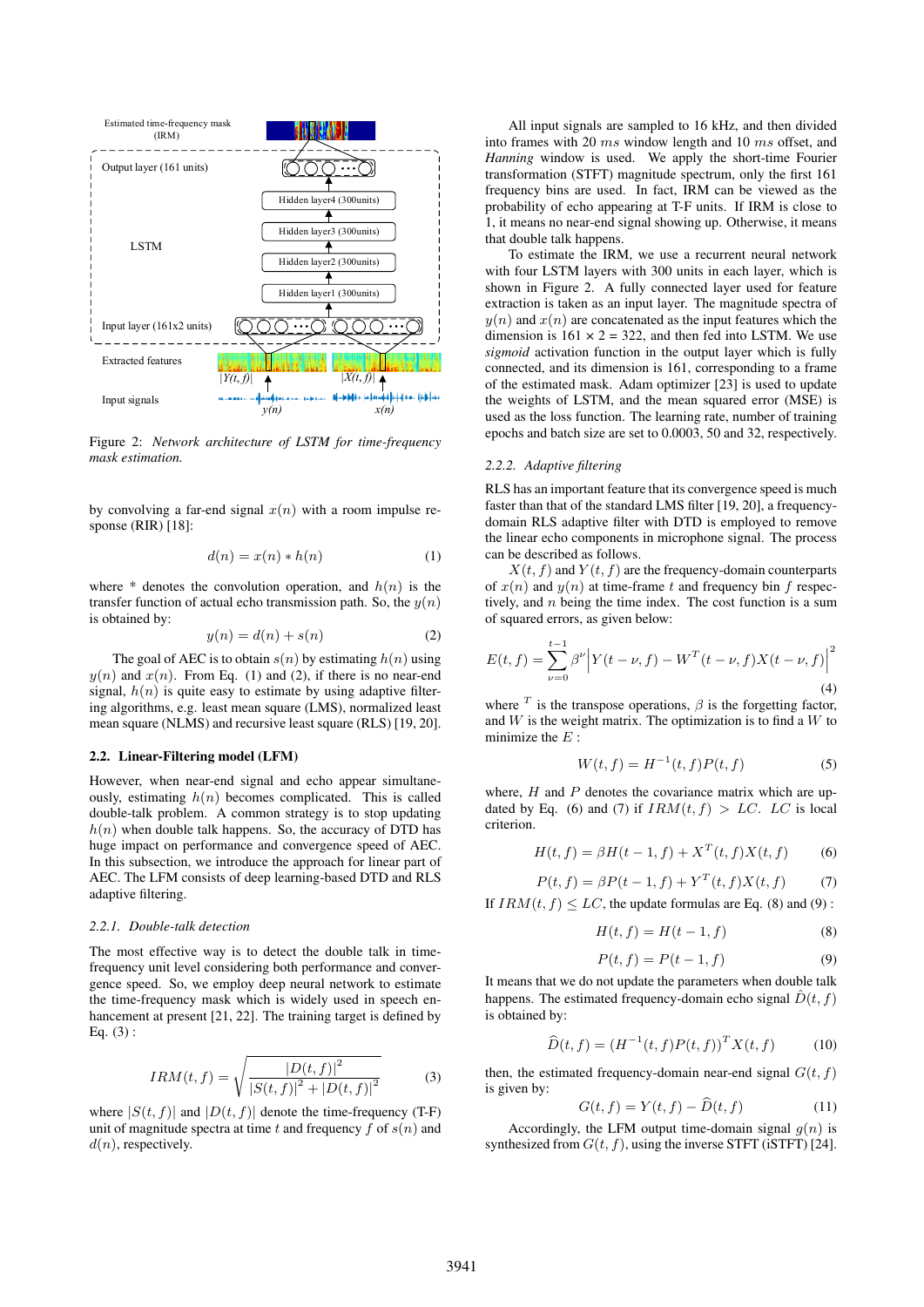It should be noticed that Eq. (10) includes an operation of matrix inverse, which is time consuming particular for large matrix. In practice, matrix inverse can be avoided by recursive algorithm (the details of derivation shown in [20]).

#### 2.3. Nonlinear-Filtering model (NFM)

Due to the nonlinearity of the speaker and/or amplifier, there still exists residual echoes after LFM. In common, postprocessing module is required. In order to remove the residual echoes, we train another LSTM which has the same structure as the one used in double-talk detection except for inputs and training target. The inputs for the second LSTM are  $|G(t, f)|$  and  $|Y(t, f)|$  which are the magnitude spectra of  $g(n)$  and  $y(n)$ . The training target is phase sensitive mask (PSM) [25, 26], as given below:

$$
PSM(t, f) = \text{Re}\left\{\frac{|S(t, f)| e^{j\theta_s}}{|G(t, f)| e^{j\theta_g}}\right\}
$$

$$
= \frac{|S(t, f)|}{|G(t, f)|} \cos(\theta_s - \theta_g)
$$
(12)

where  $|S(t, f)|$  and  $|G(t, f)|$  denote magnitude spectra of  $s(n)$ and  $g(n)$ ,  $\theta_s$  and  $\theta_q$  denote the *phases* in the T-F unit, respectively.  $Re\{\cdot\}$  computes the real component. In the test stage, the estimated magnitude spectrum of near-end signal  $|\hat{S}(t, f)|$ is obtained by:

$$
|\hat{S}(t,f)| = PSM(t,f)|G(t,f)|\tag{13}
$$

Finally, the estimated time-domain near-end speech signal  $\hat{s}(n)$  is re-synthesized from  $|\hat{S}(t, f)|$  combined with the *phase* of  $G(t, f)$ , using the iSTFT.

# 3. Experimental setups

#### 3.1. Evaluation metrics

We use two metrics to evaluate the AEC performance: the echo return loss enhancement (ERLE) [27] for single-talk periods and the perceptual evaluation of speech quality (PESQ) [28] for double-talk periods.

The ERLE measures the echo attenuation between microphone signal  $y(n)$  and estimated near-end speech  $\hat{s}(n)$ , which is defined as:

$$
\text{ERLE} = 10 \log_{10} \left\{ \frac{E\left[y^2(n)\right]}{E\left[\hat{s}^2(n)\right]} \right\} (\text{dB}) \tag{14}
$$

where  $E[\cdot]$  denotes the statistical expectation operation.

PESQ uses a cognitive model to compute the disturbance between the target speech and the processed speech, and it ranges from -0.5 to 4.5. The larger the score, the better the processed speech quality.

#### 3.2. Datasets preparation

We use the TIMIT corpus [29], which consists of 630 speakers, each containing 10 utterances, for a total of 6300 utterances that sampled at 16 kHz. We first select 100 pairs of speakers as far-end and near-end signals, respectively. For each pair, we randomly select three utterances and concatenate them to form the far-end signal. The near-end signal has the same length as the far-end signal by adding zeros at both front and rear of the signal. We generate 5200 pairs of signals in total. 4000, 900 and 300 utterances are used for training, validation and testing respectively. It should be mentioned that the speakers in test set don't appear in training and validation sets.

We generate 7 different RIRs using the similar way reported in the literature [10]. All room impulse responses are generated by the image method [30] with reverberation time  $(T_{60})$  being 200 ms, and the reflection order of RIR is set to 512. The simulation room size (length  $\times$  width  $\times$  height) is (4  $\times$  4  $\times$  3) m. Microphone is fixed at the center location of the room. A loudspeaker is placed at 7 random locations with 1.5 m distance from the microphone. And we randomly choose 6 RIRs to generate echo signals for training, and use the remaining RIR for testing.

For training and validation sets, we generate the microphone signals at SER level randomly chosen from {-6, -3, 0, 3, 6}dB, by mixing the near-end speech signal and echo signal. The SER level here is evaluated in the double-talk period. It is defined as:

$$
SER = 10 \log_{10} \left\{ \frac{E\left[s^2(n)\right]}{E\left[d^2(n)\right]} \right\} (dB)
$$
 (15)

And for testing mixtures, we generate the microphone signals at four different SER levels  $\{-10, -5, 0, 5\}$ dB.

#### 3.3. Comparison methods and parameter settings

We compare our approach with two AEC algorithms. 1) NCC-NLMS: the conventional NLMS combined with the normalized Cross Correlation DTD [5]. The filter size is set to 512, the step size and the regularization factor are set to 0.2 and 0.06, respectively. 2) End-to-end learning method: directly estimate the PSM of near-end signal using far-end and microphone signals as input by LSTM. The LSTM has four hidden layers with 300 units in each layer. A fully connected layer used for feature extraction taken as LSTM input layer that have 322 units. Sigmoid activation function used in a fully connected output layer that have 161 units.

### 4. Evaluation and comparison

#### 4.1. Performance in double-talk situations

For the first experiment, we evaluate the proposed method in double-talk situations which can be treated as the matched scenario.

Table 1: *Average ERLE and PESQ scores in speech echo.*

| SER         |                  | $-10dB$ | -5dB  | 0dB   | 5dB   |
|-------------|------------------|---------|-------|-------|-------|
| <b>ERLE</b> | None             |         |       |       |       |
|             | NCC-NLMS         | 13.86   | 13.82 | 13.76 | 13.68 |
|             | LSTM(end-to-end) | 20.48   | 23.36 | 28.68 | 28.09 |
|             | $LFM-NFM(pro.)$  | 31.56   | 36.59 | 38.65 | 38.42 |
| <b>PESO</b> | None             | 1.21    | 1.59  | 1.95  | 2.28  |
|             | NCC-NLMS         | 1.84    | 2.16  | 2.51  | 2.82  |
|             | LSTM(end-to-end) | 1.49    | 1.81  | 2.16  | 2.49  |
|             | $LFM-NFM(pro.)$  | 2.31    | 2.79  | 3.18  | 3.50  |

Table 1 shows the average ERLE and PESQ scores of these methods in different SER conditions, where the results of 'None' (i.e. unprocessed speech) are calculated by comparing the  $y(n)$  with  $s(n)$  in the double-talk periods. The best scores in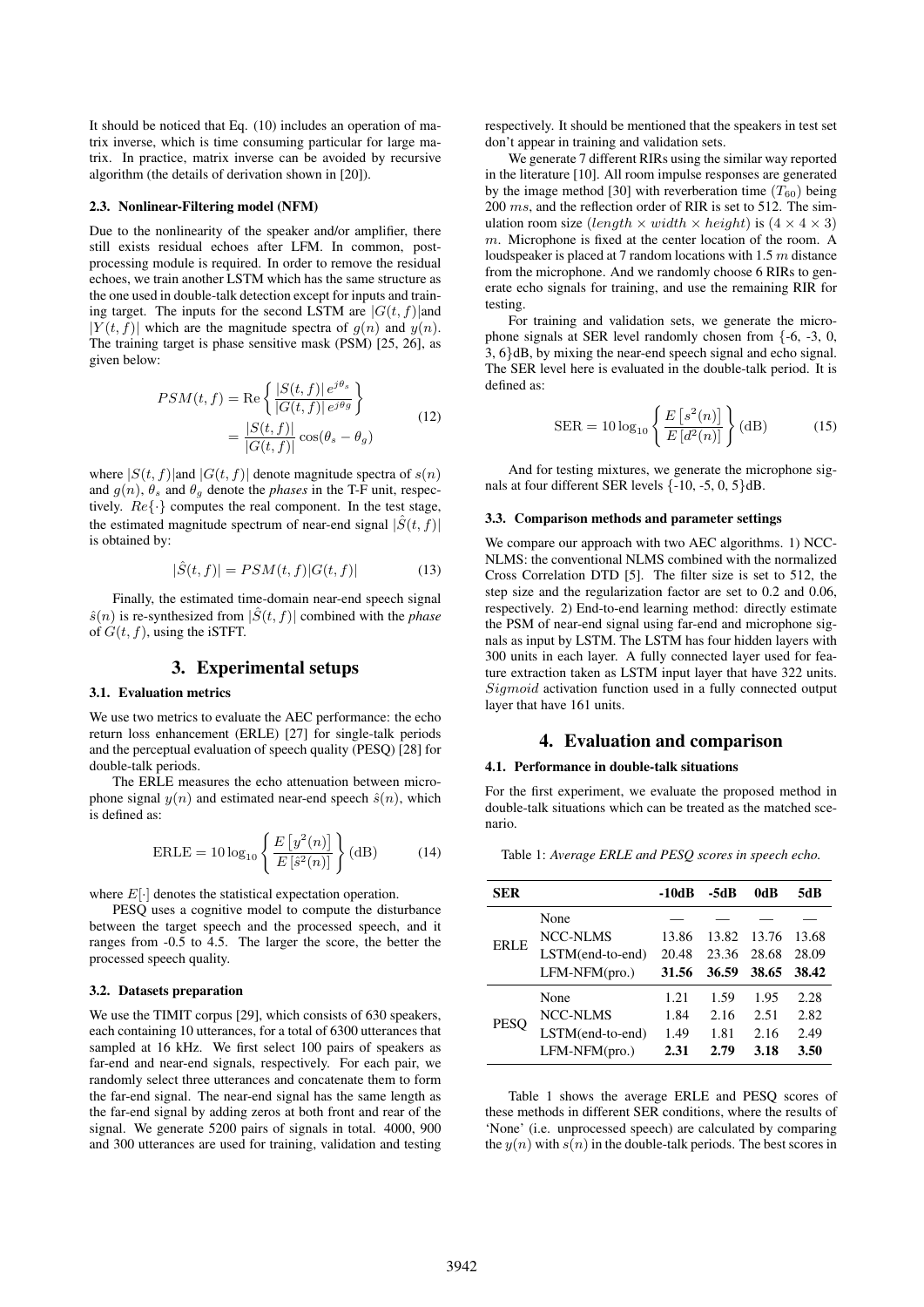each case are highlighted by boldface. In this table, the results demonstrate that all methods are capable of removing acoustic echoes. Taking the 0 dB SER case for example, it shows that going from LFM-NFM to NCC-NLMS improves ERLE by 24.89 and PESQ by 0.67. And our proposed algorithm significantly outperforms others in both metrics.

#### 4.2. Performance of music echo

In training stage, the far-end signals are speech. In practice, music is also a very common echo. This experiment is to evaluate the generalization performance of AEC to music signals. We use GTZAN music library (available at http://marsyas.info), which contains 1000 different songs in 10 different genres with 100 songs in each genre and each song lasting about 30 seconds. We randomly select 300 songs, and resample at 16kHz.

Table 2: *Average ERLE and PESQ scores of music echo.*

| <b>SER</b>  |                                                                | -10dB                        | -5dB                         | 0dB                          | 5dB                          |
|-------------|----------------------------------------------------------------|------------------------------|------------------------------|------------------------------|------------------------------|
| ERLE        | None<br><b>NCC-NLMS</b><br>LSTM(end-to-end)<br>LFM-NFM(pro.)   | 17.57<br>29.17<br>22.72      | 17.49<br>26.16<br>23.57      | 17.42<br>21.72<br>24.47      | 17.25<br>17.02<br>25.47      |
| <b>PESO</b> | None<br><b>NCC-NLMS</b><br>LSTM(end-to-end)<br>$LFM-NFM(pro.)$ | 1.17<br>1.46<br>0.98<br>2.38 | 1.53<br>1.79<br>1.20<br>2.70 | 1.88<br>2.13<br>1.46<br>2.93 | 2.21<br>2.47<br>1.58<br>3.05 |

The results of these methods in different SER conditions with background music echoes are shown in Table 2. Note that in the table, when the score of the PESQ of each algorithm is lower than 'None', we consider the algorithm to be invalid and the scores are shown with *italics*. From the table, we can see that LSTM is invalid for untrained music echoes. We can also find that the NCC-NLMS works well when dealing with nonstationary echo. In the case of 0 dB SER, it shows that the proposed LFM-NFM improves ERLE by 7.05 and PESQ by 0.8 to compared with NCC-NLMS. The proposed method consistently outperforms the conventional methods, and the performance generalizes well in untrained music echoes and SERs conditions.

#### 4.3. Performance in unseen condition with nonlinear echo

In practice, loudspeaker and amplifier often cause nonlinearity. To test the generalization ability of the proposed algorithm, we follow the approach in literature [10, 12] to simulate the seriously nonlinear distortion echo captured by the microphone after passing through a power amplifier, a loudspeaker and acoustic transmission in order.

Firstly, the nonlinearity of power amplifier can be modeled using the hard-clipping way [31] by:

$$
x_{hard}(n) = \begin{cases} -x_{\text{max}} & x(n) < -x_{\text{max}} \\ x(n) & |x(n)| \le x_{\text{max}} \\ x_{\text{max}} & x(n) > x_{\text{max}} \end{cases}
$$
(16)

where  $x_{hard}(n)$  is the outputs of hard-clipping, and  $x_{max}(n)$ is set to 80% of the maximum value of the input signal. Then, in order to simulate an asymmetric loudspeaker distortion, we apply the following memoryless sigmoid nonlinearity function [32] to the far-end signal:

$$
x_{\rm NL}(n) = \gamma \left( \frac{1}{1 + e^{(-p \cdot q(n))}} - \frac{1}{2} \right) \tag{17}
$$

where

$$
q(n) = 1.5 \times x_{hard}(n) - 0.3 \times x_{hard}^2(n) \tag{18}
$$

and the parameter  $\gamma$  is the *sigmoid gain* and it is set equal to 2, p represents the sigmoid slope and shown as:

$$
p = \begin{cases} 4 & q(n) > 0 \\ 0.5 & q(n) \le 0 \end{cases}
$$
\n
$$
(19)
$$

Accordingly, the nonlinear distortion echo signals are generated by the  $x_{\text{NL}}(n)$  convolving with RIRs.

It should be mentioned that we do not add any nonlinearity in training stage.

Table 3: *Average ERLE and PESQ scores in nonlinear situations.*

| <b>SER</b>  |                                                            | -10dB                        | -5dB                         | 0dB                          | 5dB                          |
|-------------|------------------------------------------------------------|------------------------------|------------------------------|------------------------------|------------------------------|
| <b>ERLE</b> | None<br><b>SVAF</b><br>LSTM(end-to-end)<br>$LFM-NFM(pro.)$ | 11.68<br>12.61<br>12.22      | 11.25<br>14.62<br>15.34      | 10.11<br>14.34<br>17.41      | 9.86<br>14.16<br>18.45       |
| <b>PESO</b> | None<br><b>SVAF</b><br>LSTM(end-to-end)<br>$LFM-NFM(pro.)$ | 1.17<br>1.29<br>1.25<br>1.53 | 1.53<br>1.33<br>1.56<br>1.94 | 1.88<br>2.09<br>1.92<br>2.31 | 2.21<br>2.23<br>2.30<br>2.67 |

Since the NLMS is not capable of dealing with nonlinear distortions, second-order Volterra adaptive filter (SVAF) [33] is employed to cancel the nonlinear echo in the microphone signal. The length of first order Volterra kernel is set to 512, second order length is 64, and the learning rate are set to 0.2 and 0.1, respectively. Table 3 shows the average ERLE and PESQ scores of these methods in different SER conditions with nonlinear distortions. Although the LSTM method has the strongest suppression of noise (12.61 dB for ERLE), its damage to nearend signal is the most serious (1.25 for PESQ). It can also be seen that the proposed method performs best in this nonlinear situation.

## 5. Conclusions

In this study, we propose a cascaded method to make AEC more robust. Different from traditional algorithms, the AEC problem is treated as a supervised learning task by predicting IRM for double-talk detection and PSM residual echo suppression. Experimental results show that proposed method outperforms the traditional methods in terms of the objective evaluation metrics in the matched scenario. Moreover, the results also show that the proposed method can significantly improve the removal of acoustic echo in the unmatched scenarios, and has good generalization performance, especially in low SER conditions, which is a promising sign for the practical use of AEC.

### 6. Acknowledgment

The authors would like to thank Hao Li and Hao Zhang for their helpful comments. This research was supported by the China National Nature Science Foundation (No.61876214).